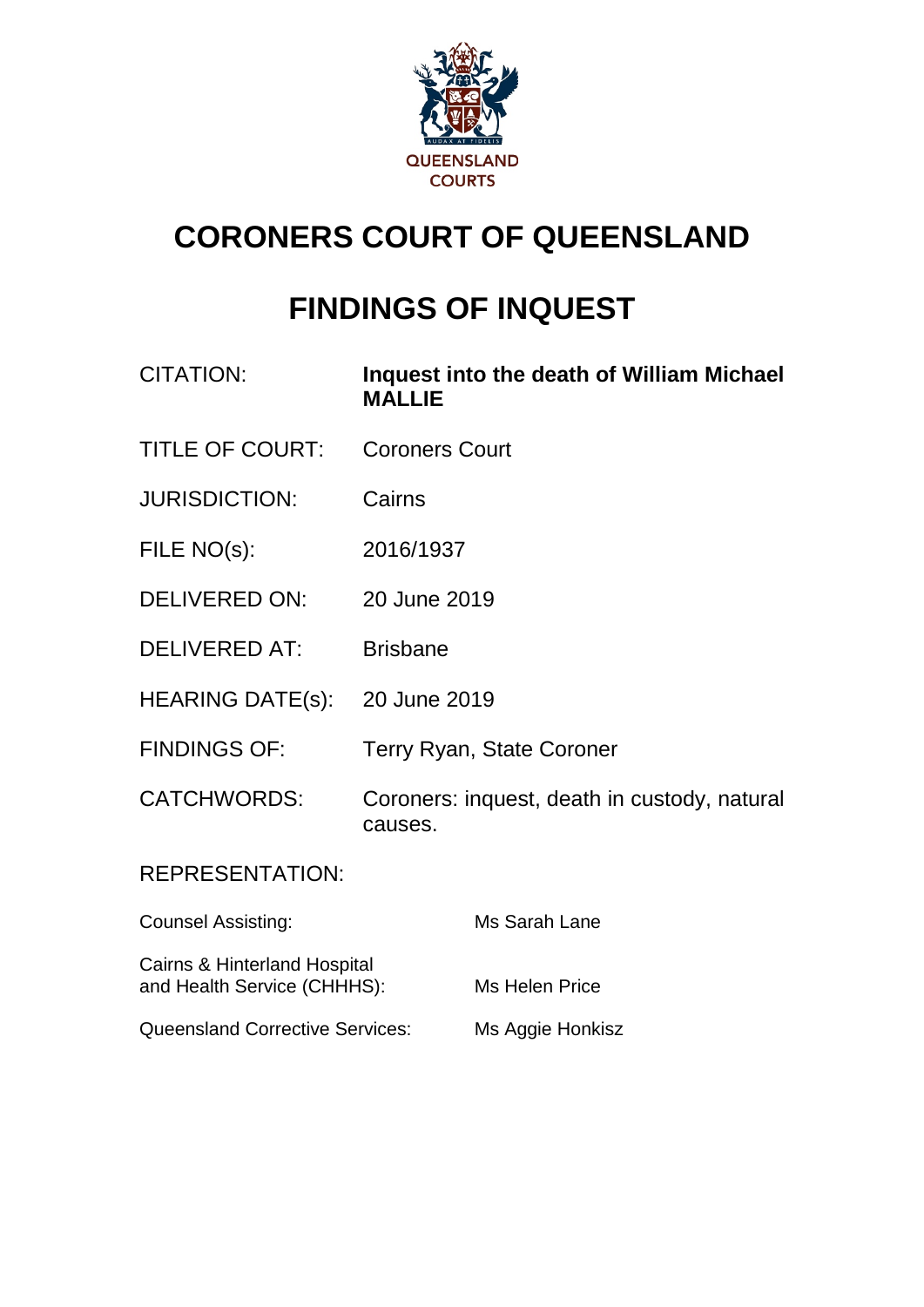# Contents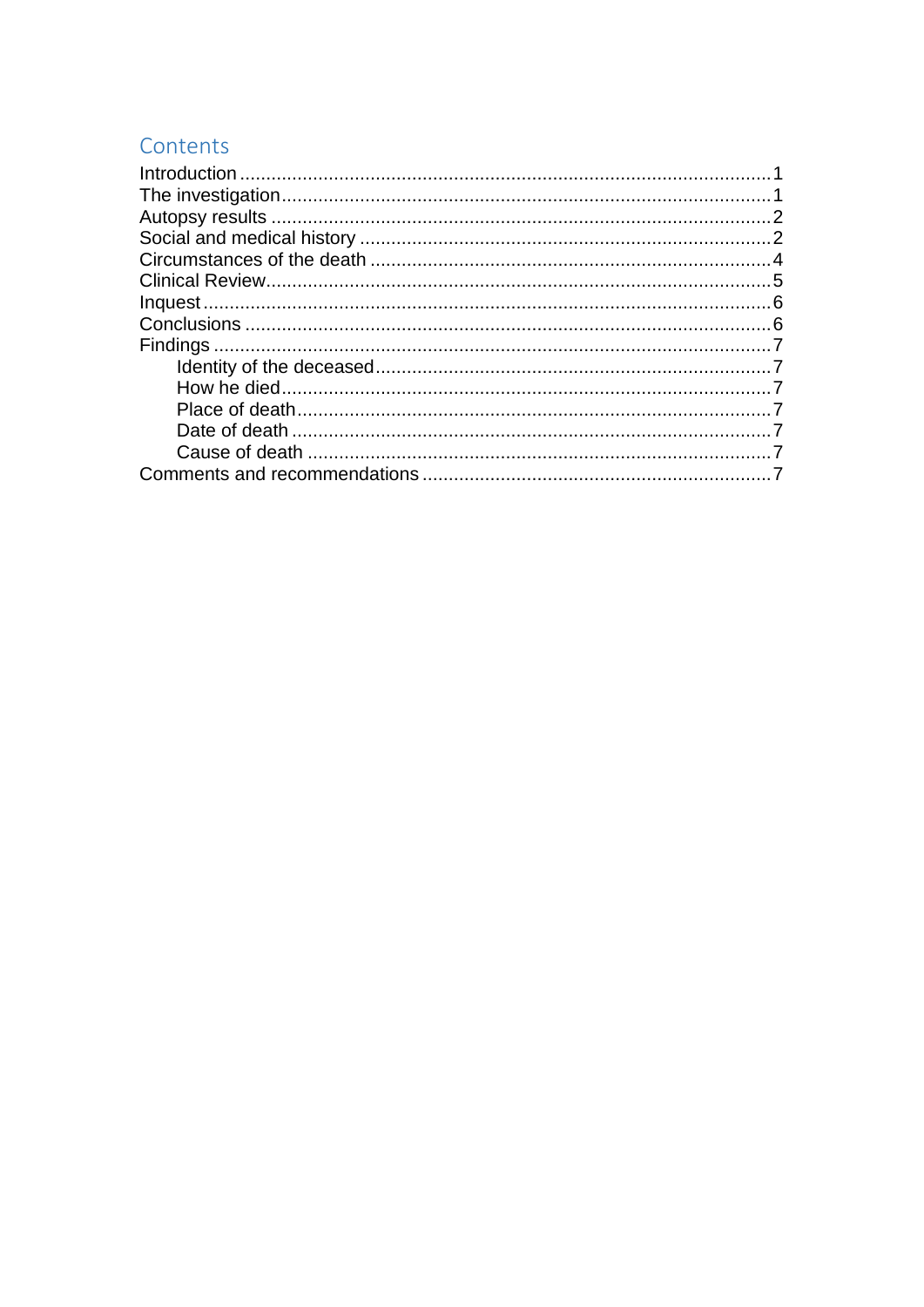## <span id="page-2-0"></span>**Introduction**

1. William Mallie was 58 years of age when he died in the Hospital Wing of the Lotus Glen Correctional Centre (LGCC) on the afternoon of 14 May 2016. Mr Mallie had been serving a term of imprisonment since 2008 for attempted murder. He had end-stage kidney disease for which he was on haemodialysis. Mr Mallie died of natural causes from sudden heart failure which occurred while he was receiving dialysis in the LGCC medical centre.

# <span id="page-2-1"></span>**The investigation**

- 2. An investigation into the circumstances leading to Mr Mallie's death was overseen by Detective Sergeant Stephen Carr from the Queensland Police Service (QPS) Corrective Services Investigation Unit (CSIU). I am satisfied that the investigation was sufficiently comprehensive, having regard to the circumstances of Mr Mallie's death.
- 3. Upon being notified of Mr Mallie's death, officers from the Tablelands CIB, Atherton Station and Mareeba Scenes of Crime attended the LGCC on 14 May 2016 at 8:56pm. Mr Mallie's correctional records and his medical files from LGCC and the Cairns Hospital were obtained. An examination of Mr Mallie's body at the scene revealed no concerning marks or injuries.
- 4. The investigation was informed by statements from the relevant custodial correctional officers and from clinical staff at the LGCC. These statements were tendered at the inquest. On the basis of the evidence obtained Detective Sergeant Carr provided a report to the Coroner dated 14 March 2017. DS Carr arrived at the following conclusions in his report:

*The deceased died of natural causes as a result of End stage renal disease, haemodialysis, Type 2 diabetes, Hypertension, Dyslipidaemia, Arthritis, Coronary Artery disease, Acute non ST-elevation myocardial infarction.*

*The prisoner was provided with adequate medical care whilst a prisoner in the care of Queensland Corrective Services.*

*The death was unavoidable and there was no act or omission by any person which resulted in the death of Mallie.*

*There are no suspicious circumstances surrounding this death.[1](#page-2-2)*

<span id="page-2-2"></span><sup>1</sup> Exhibit A6.  $\overline{a}$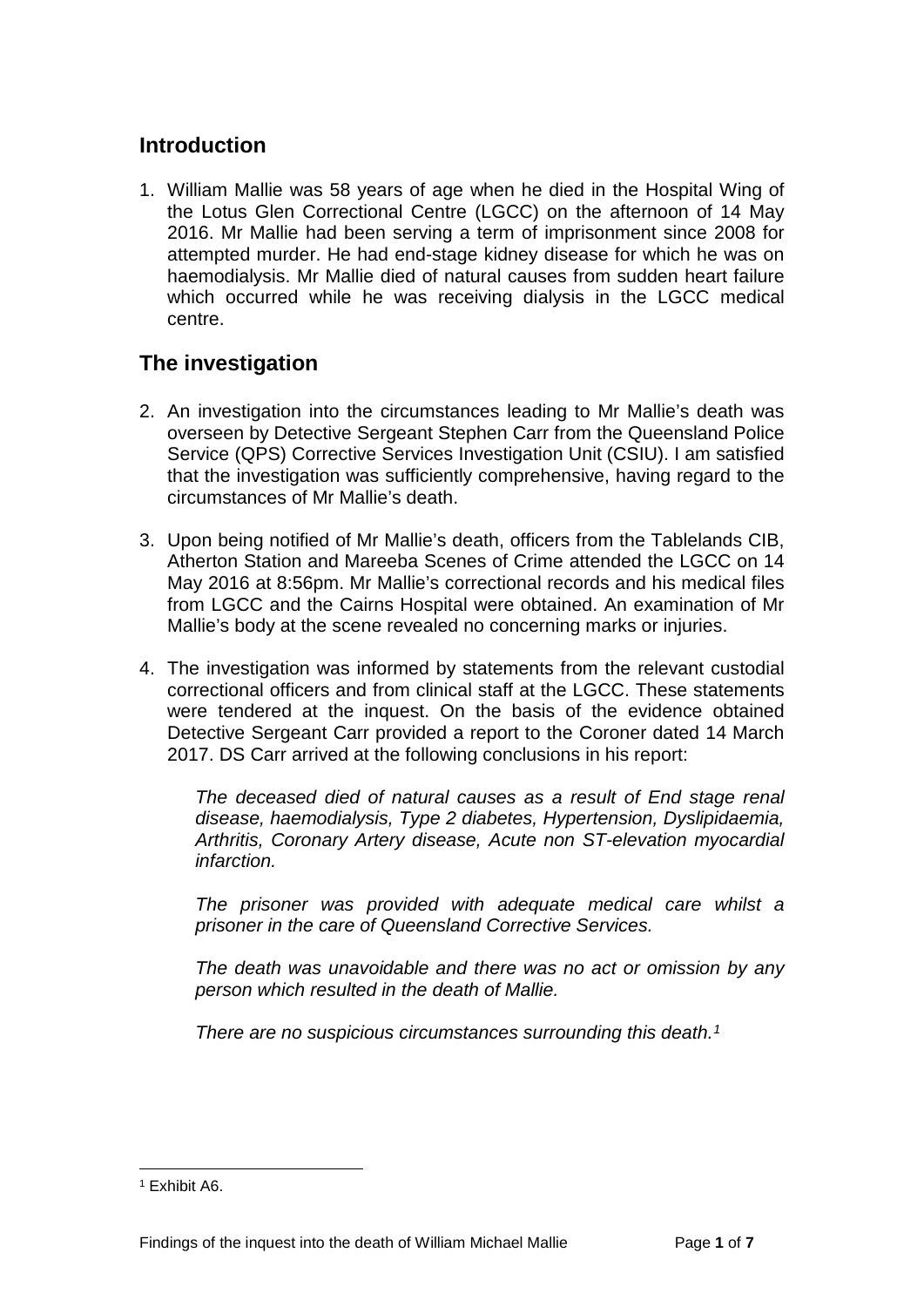## <span id="page-3-0"></span>**Autopsy results**

5. On 17 May 2016, Dr Paull Botterill conducted an autopsy consisting of an internal and external examination of the body. Dr Botterill concluded that:

*In my opinion, at the time of autopsy, the cause of death is was most probably an arrhythmia complicating cardiac enlargement and coronary artery disease, complicating hypertension and diabetes, although it remained difficult to exclude a fluid balance problem associated with dialysis as possibly precipitating the presumed cardiac event.[2](#page-3-2)*

- 6. The cause of death was given as atherosclerotic cardiovascular disease. Diabetes mellitus was listed as another significant condition which contributed to the death.[3](#page-3-3)
- 7. The toxicology results were negative for alcohol and illicit drugs, and showed only therapeutic quantities of the medications that Mr Mallie had been prescribed or that were administered to him during dialysis.<sup>[4](#page-3-4)</sup>

## <span id="page-3-1"></span>**Social and medical history**

- 8. Mr Mallie was born on 22 January 1958 at Cairns, into a large family of nine children. During their childhood, Mr Mallie and his siblings witnessed their father assaulting their mother, and on occasion some of the children would hold their father back to protect their mother. Mr Mallie was close to his twin brother, Henry, and kept in regular contact with most of his other siblings throughout his life. He had three children, William, Lindsey and Edward.[5](#page-3-5) I extend my condolences to Mr Mallie's family.
- 9. Mr Mallie was a Torres Strait Islander man. He loved fishing, swimming and playing pool and football with his mates. He was a panel beater by trade, and had also worked as a farm-hand, a bricklayer's labourer and a concreter's labourer. He was always employed, and got satisfaction from working. He was a heavy drinker, and would usually go to the pub with mates after work and drink  $12 - 15$  stubbies of beer.<sup>[6](#page-3-6)</sup>
- 10.In 1984, Mr Mallie was diagnosed with a kidney condition, and in 1985 he was diagnosed with Type 2 insulin dependent diabetes and hypertension. Mr Mallie's diabetes led to the development of neurovascular disease, and to deterioration in his eyesight. In January 2008, Mr Mallie had coronary artery bypass surgery following a number of admissions to the emergency department with chest pain.<sup>[7](#page-3-7)</sup>

<span id="page-3-2"></span><sup>2</sup> Exhibit A5.

<span id="page-3-3"></span><sup>3</sup> Exhibit A5, p 5.

<span id="page-3-4"></span><sup>4</sup> Exhibit A3.

<span id="page-3-5"></span><sup>5</sup> Exhibit A1.

<span id="page-3-6"></span><sup>6</sup> Exhibit D1, pp 382, 370

<span id="page-3-7"></span><sup>7</sup> Exhibit C2.6 and Exhibit C2.7.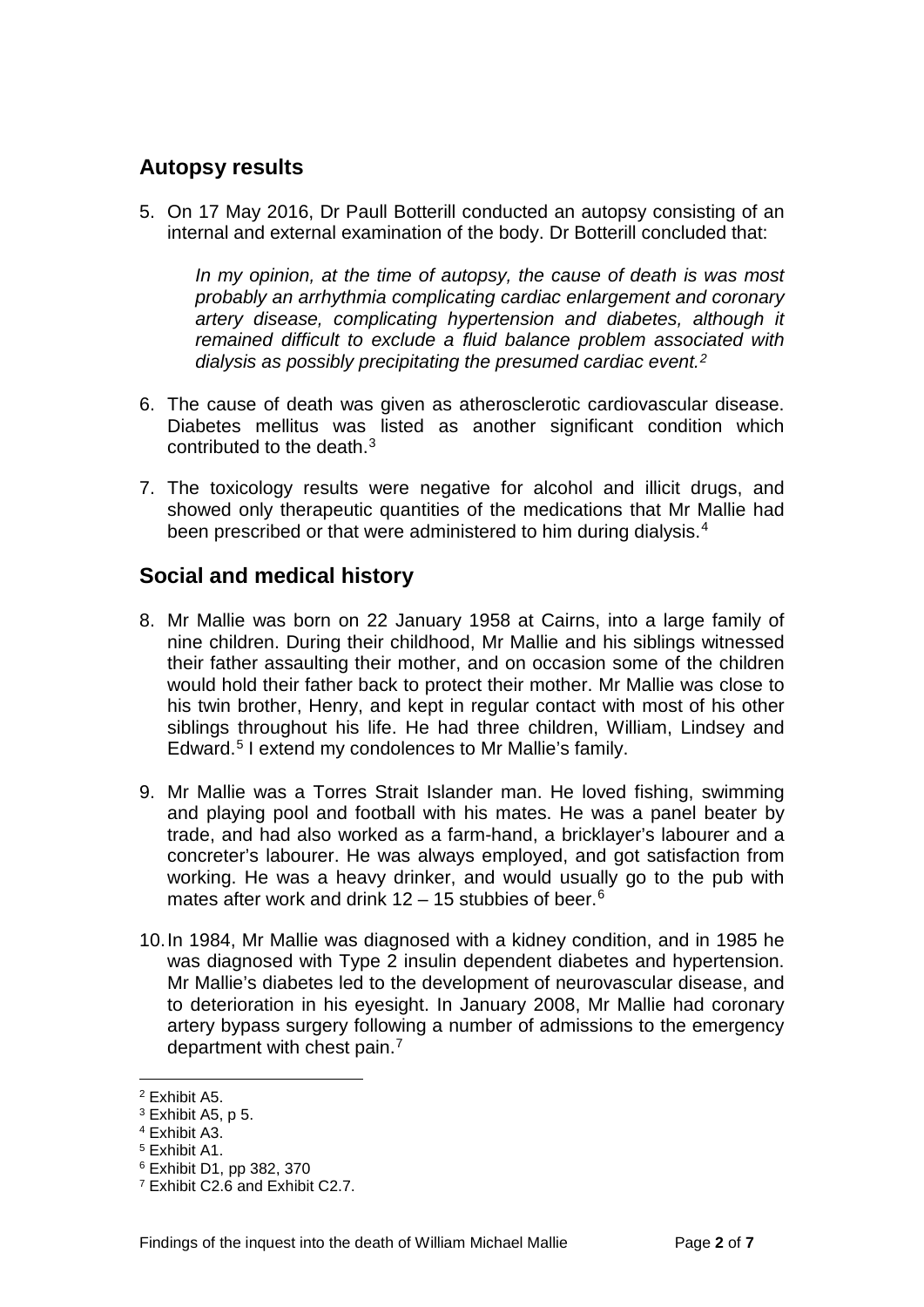- 11.Mr Mallie's criminal history was short, but reasonably serious. His first conviction was in 1994 when he was aged 36 years. He pleaded guilty to the unlawful wounding of his then wife, and was sentenced to 2 years imprisonment suspended for 3 years. In early 2007, he attacked another woman, a girlfriend who had recently broken up with him, with a knife, and was charged with attempted murder but released on bail. However, in July 2007 he breached a condition of his bail, and was taken into custody where he remained until he was sentenced, in November 2008, to 8 years imprisonment. His sentence was subsequently increased to 10 years by the Court of Appeal, and his offence was declared to be a serious violent offence.[8](#page-4-0)
- 12.Mr Mallie was reportedly a polite and softly spoken prisoner who sought employment opportunities and engaged in rehabilitation courses. In 2009, Mr Mallie completed a number of training courses to gain qualifications in cleaning and maintenance, as well as in general safety in the construction industry, and advised that he wanted to be given a job while in prison because working was good for him. Mr Mallie obtained a job in the tailor's workshop. In 2009, he also completed an 'Ending Offending Program' which offered prisoners a series of courses designed to help them gain insight into the reasons for their offending.<sup>[9](#page-4-1)</sup>
- 13.Mr Mallie worked in the tailor shop until 2012, when he had problems with his feet which meant he could no longer operate the machine pedal. He had a number of toes amputated after they became gangrenous. His toes did not heal well, and ongoing infections and pain often left Mr Mallie confined to a wheelchair.[10](#page-4-2)
- 14.At the end of 2013, Mr Mallie made a number of applications to the Parole Board for release on an exceptional circumstances parole order. His twin brother Henry, younger brother Amoy, and his niece Melissa provided letters of support with his applications. The Parole Board did not accept these applications on the ground that Mr Mallie would present an unacceptable risk to the community, but advised that his case would be considered again is his medical condition significantly deteriorated or he was likely to be offered a palliative care bed.<sup>11</sup>.
- 15.In early 2014, Mr Mallie began making enquiries with the Office of the Health Ombudsman (OHO) and the Health Quality and Complaints Commission (HQCC) about a number of problems he was having with the health care provided to him at the LGCC medical centre. Mr Mallie was advised by both organisations that he would need to exhaust any internal complaints avenues before coming to them.

<span id="page-4-2"></span><sup>10</sup> Exhibit D1

<span id="page-4-0"></span><sup>8</sup> Exhibit 6.1, *R v Mallie; ex parte A-G (Qld)* [2009] QCA 109.

<span id="page-4-1"></span><sup>9</sup> Exhibit D1, pp 370 - 398.

<span id="page-4-3"></span><sup>11</sup> Exhibit D1, pp 316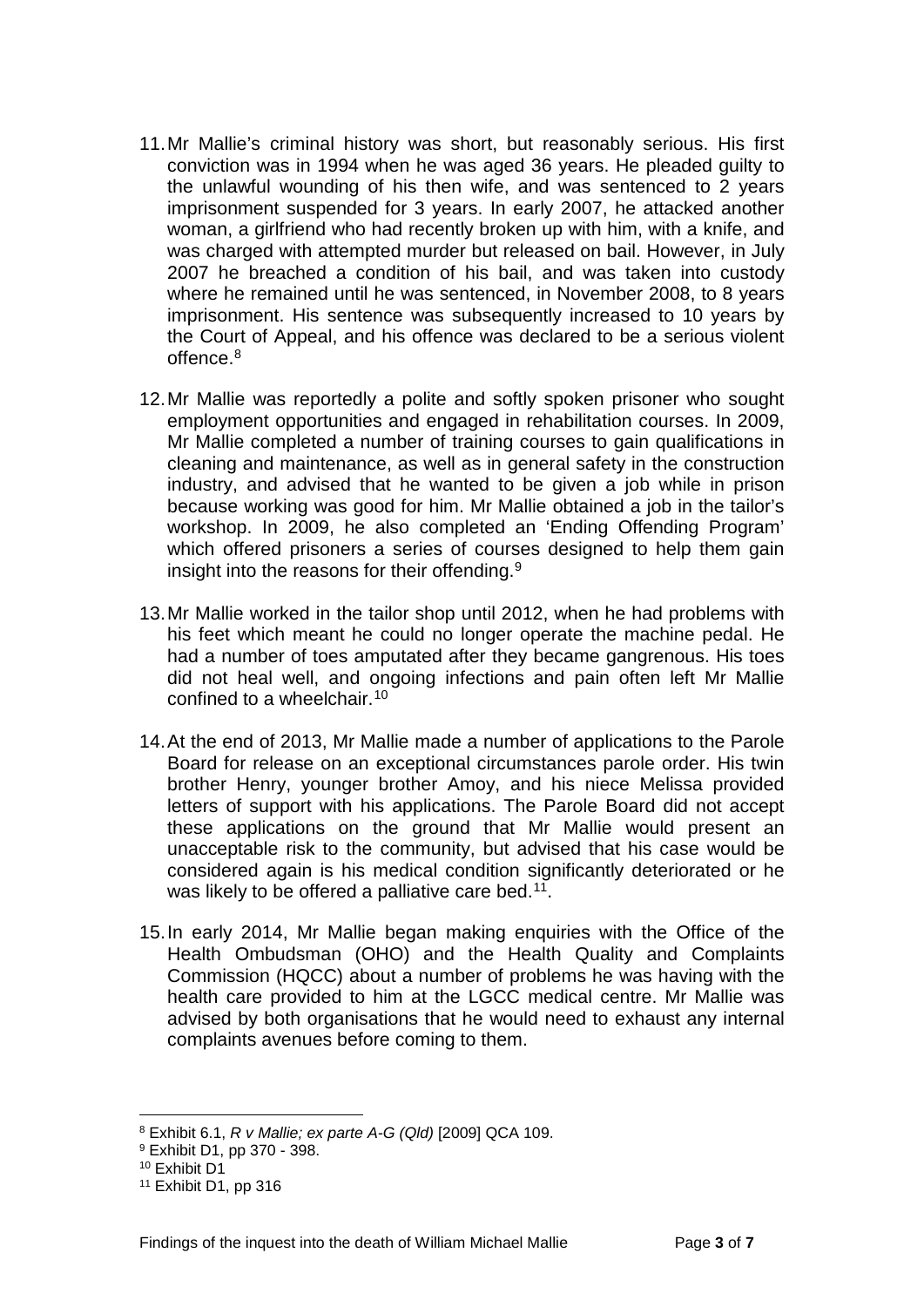- 16.Mr Mallie then sought help from the Deaths In Custody Watching Group, Far North Queensland, and on 12 October 2014 Margaret Barstow of that organisation made a formal complaint to the OHO on Mr Mallie's behalf. Ms Barstow's complaint raised a number of issues which, essentially, fell into two main categories: that the medical centre did not have adequate services to properly provide treatment for Mr Mallie's various serious health conditions; and that Mr Mallie's cultural needs were not able to be met by the LGCC.<sup>[12](#page-5-1)</sup>
- 17.After assessing the complaint, considering Mr Mallie's medical records, a response from the complaint by the Cairns and Hinterland Hospital and Health Service (CHHHS) and obtaining an expert opinion from Associate Professor Harry Jacobs, the OHO advised Ms Barstow that it would not take further action in respect of the complaint as it was satisfied that the care provided to Mr Mallie, both medical and cultural, was appropriate and sufficient in the circumstances.<sup>[13](#page-5-2)</sup>
- 18.In April 2015, Mr Mallie's liver disease had progressed to the point that he was in end-stage renal failure, and he was started on haemodialysis. At this stage, his feet had healed and he was again fully mobile, but two of his fingers had become necrotic and required amputation. His heart problems were stable and he saw the visiting optometrist regularly about his eyesight. His hypertension was managed with multiple medications, he was also on medication for gout and attended the LGCC medical clinic twice a day to self-administer insulin.<sup>[14](#page-5-3)</sup>
- 19.In June 2015, Mr Mallie continued working on his rehabilitation by undertaking an Alcohol and Drugs Intervention program with the Salvation Army. $15$

#### <span id="page-5-0"></span>**Circumstances of the death**

- 20.On 14 May 2016 Mr Mallie attended the LGCC medical centre for his regular dialysis treatment at around 10:00am. Observations of dialysis patients were taken by the clinic nurses at 11:00am, 12:00pm and 1:30pm.[16](#page-5-5)
- 21. Mr Mallie's observations were normal and he was watching television.<sup>[17](#page-5-6)</sup> However, about five minutes after the last observations were taken a nurse heard irregular breathing and returned to the dialysis room to find Mr Mallie in respiratory distress. He then he became unresponsive. Registered Nurse (RN) Alan Snelson called for assistance, and began attempting to

<span id="page-5-1"></span><sup>12</sup> Exhibit D2.

<span id="page-5-2"></span><sup>13</sup> Exhibit D2.

<span id="page-5-3"></span><sup>14</sup> Exhibit B3.1.

<span id="page-5-4"></span><sup>15</sup> Exhibit D1, p 419.

<span id="page-5-5"></span><sup>&</sup>lt;sup>16</sup> The coronial report has this time as 1:05pm but the relevant chart appears to read 13:30, and this time appears in keeping with other evidence.

<span id="page-5-6"></span><sup>17</sup> Exhibit C2.5, p 127.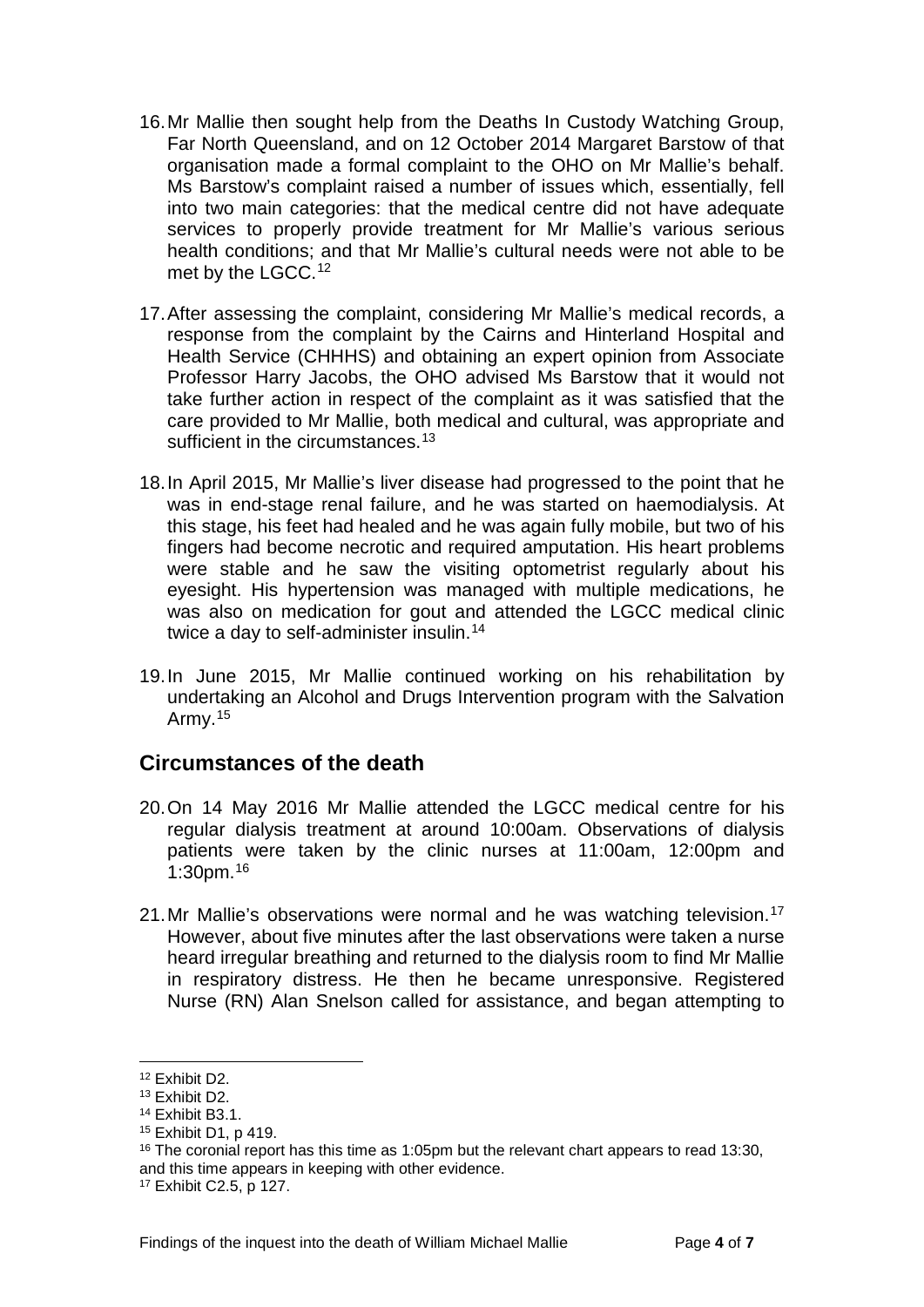revive Mr Mallie and performed CPR on him. The Queensland Ambulance Service (QAS) was called at 1:37pm.<sup>[18](#page-6-1)</sup>

22.At 1:56 pm QAS arrived and took over Mr Mallie's resuscitation. Paramedics worked on Mr Mallie in the medical centre for just over an hour, but unfortunately, he did not recover. Ambulance Officer Alan Clough declared Mr Mallie deceased at 3:03pm.[19](#page-6-2)

## <span id="page-6-0"></span>**Clinical Review**

- 23.At the request of the Coroners Court, Dr Natalie MacCormick, forensic medical officer, Clinical Forensic Medicine Unit (CFMU) examined the autopsy report and Mr Mallie's medical records and was requested to comment on the healthcare which was provided to Mr Mallie in the twelve months leading up to his death, as well as the concerns raised by Ms Barstow.[20](#page-6-3)
- 24.Dr MacCormick noted in her report that she had reviewed the complaint to the OHO by Ms Barstow. She considered that the OHO's decision in respect of that complaint was "well informed and reasonable". Dr MacCormick also noted that she agreed with the expert opinion given to the OHO by Associate Professor Jacobs that the health care provided to Mr Mallie was appropriate and sufficient.<sup>[21](#page-6-4)</sup>
- 25.Dr MacCormick also noted that:

*Patients with end-stage renal disease have a 30 times higher risk of cardiovascular death as compared with the general population. For patients with end-stage renal disease including those on haemodialysis, sudden cardiac death is the most common cause of death. The proportionate cardiovascular mortality ratio for dialysis patients is more than a quarter (28%). The chances of survival following sudden cardiac death in dialysis clinics is only 8%.* (References omitted)*[22](#page-6-5)*

26.Dr MacCormick gave the following opinion in relation to the material provided to her:

*Mr Mallie had significant morbidity due to his long history of poorly controlled type 2 diabetes that preceded his incarceration (since 1985). At the time of his incarceration, he had evidence of both macrovascular and microvascular complications which were life-limiting. Unfortunately, once established, these complications were not reversible. The development of end-stage renal disease and requirement for* 

<span id="page-6-1"></span><sup>18</sup> Exhibit B1 and Exhibit C.1.

<span id="page-6-2"></span><sup>19</sup> Exhibit C.1.

<sup>20</sup> Exhibit B5, p 1.

<span id="page-6-4"></span><span id="page-6-3"></span><sup>21</sup> Exhibit B5, p 5.

<span id="page-6-5"></span><sup>22</sup> Exhibit B5, p 8.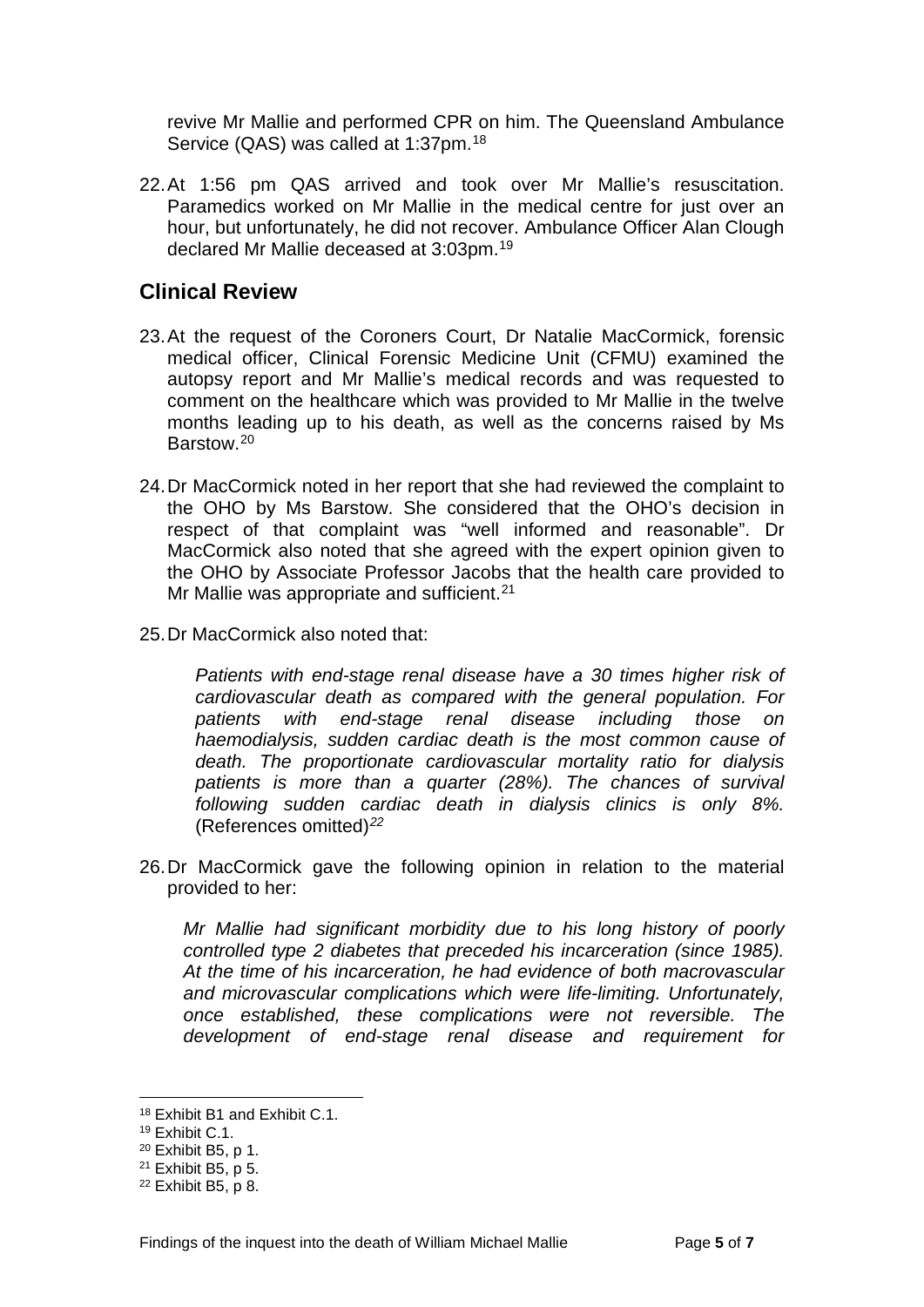*haemodialysis placed him at very high risk of sudden cardiac death. This is a well-recognised risk in this patient population.*

*The drugs present on the certificate of analysis at their respective levels would not have contributed to Mr Mallie's death.*

I am in agreement with the clinical advice provided to the Health *Ombudsman. I am satisfied that Mr Mallie received appropriate medical care for his chronic and complex health conditions.*

*Overall, I have no concerns with the health care provided to Mr Mallie.*[23](#page-7-2)

#### <span id="page-7-0"></span>**Inquest**

- 27.As Mr Mallie's death was a death in custody, an inquest was required by s27(1)(a)(i) of the *Coroners Act 2003*. The inquest was held on 20 June 2019. All of the statements, medical records and material gathered during the investigation into Mr Mallie's death were tendered to the court. Counsel Assisting proceeded immediately to submissions in lieu of an oral testimony being heard.
- 28.In considering this matter, I also had the benefit of written submissions from QCS, which advised that it agreed with the findings of Detective Sergeant Carr and the opinion of Dr MacCormick.

## <span id="page-7-1"></span>**Conclusions**

- 29.Mr Mallie's death was the subject of a police investigation. That investigation has been considered by me and I accept that the death was from natural causes with no suspicious circumstances associated with it.
- 30.On the basis of Dr MacCormick's opinion and the conclusions reached by OHO, I am satisfied that Mr Mallie was given appropriate medical care by staff at LGCC. Mr Mallie's death could not reasonably have been prevented.
- 31.It is a recognised principle that the health care provided to prisoners should not be off a lesser standard than that provided to other members of the community. The evidence tendered at the inquest established the adequacy of the medical care provided to Mr Mallie when measured against this benchmark.

<span id="page-7-2"></span> $23$  Exhibit B5 – MacCormick, Natalie – CFMU, p 9.  $\overline{a}$